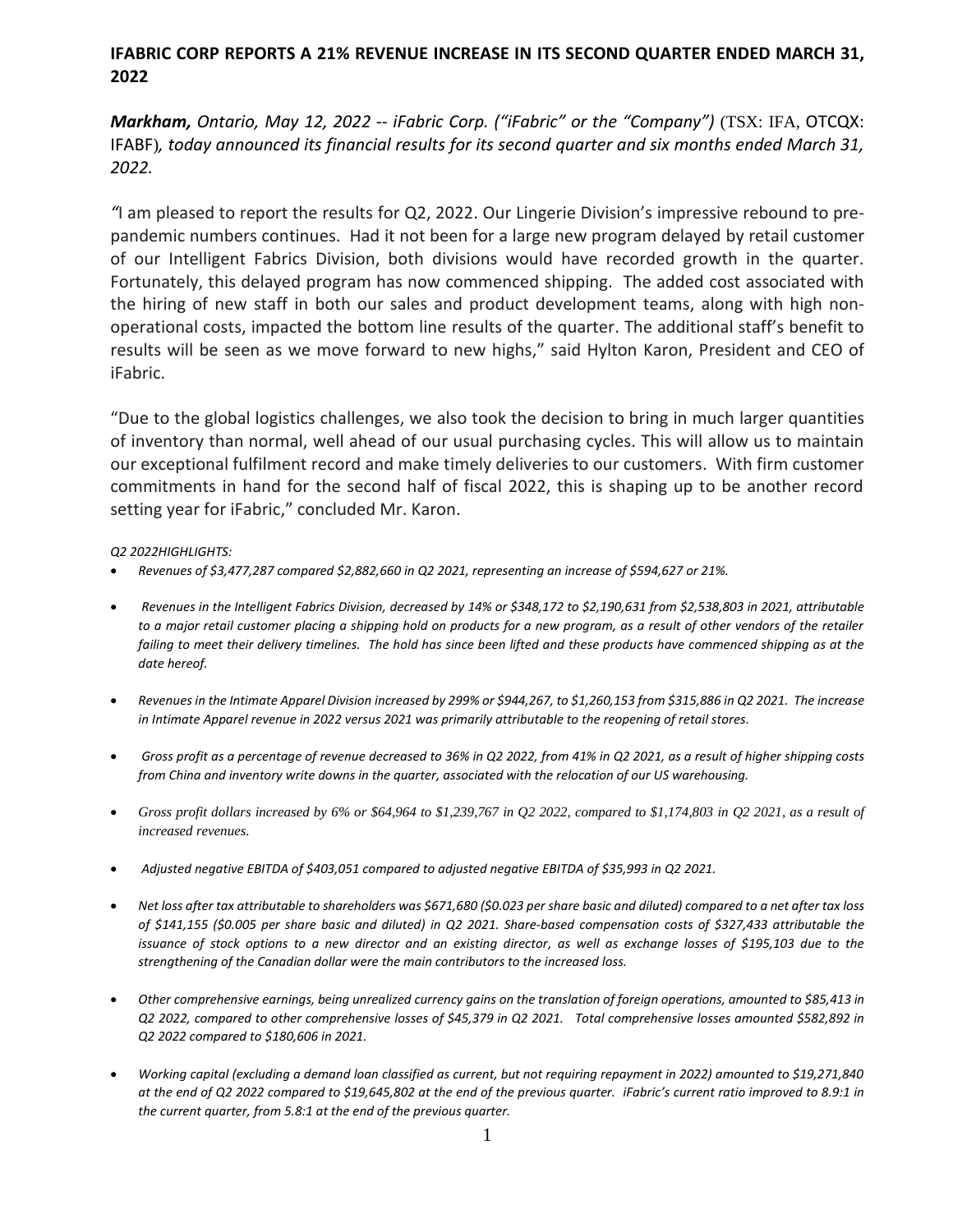- *Cash decreased to \$4,999,871 at the end of Q1 2021 compared \$7,994,659 at the end of the previous quarter. The decrease was attributable to increased inventory of \$2,718,573 for the purposes of meeting commitments on confirmed existing and new programs during the latter half of fiscal 2022, as well as a reduction in liabilities of \$1,685,039.*
- *The Company's bank operating line was unutilized at both March 31, 2022 and at the end of the previous quarter, leaving the full line of \$3,750,000 available to finance future business.*
- *Shareholders' Equity attributable to common shareholders was \$22,181,882 as at March 31, 2022 compared to \$22,440,716 at the end of the previous quarter.*

#### *SIX MONTH HIGHLIGHTS:*

- *Total revenues of \$8,471,158 for the six months ended March 31, 2022 compared to \$10,403,561 in 2021, representing a decrease of \$1,932,403 or 19%. However, revenue from core products and programs increased by \$2,149,899 or 33% in Q1 2022 compared to Q1 2021, when a one-off emergency-use N95 mask order of \$3,812,302 completed in Q1 2021 is excluded.*
- *Gross profit as a percentage of revenue decreased to 36% for the six months ended March 31, 2022 from 39% in the same period of 2021. The decrease in gross profit percentage is mainly as a result of higher shipping costs from China and inventory write downs in the current quarter.*
- *The net loss attributable to iFabric's shareholders during the six months ended March 31, 2022 was \$503,720 (\$0.017 per share basic and diluted) compared to net earnings attributable to shareholders of \$1,461,127 for the six months ended March 31, 2021 (\$0.055 per share, basic and \$0.053 per share diluted). Negative adjusted EBITDA for six months ended March 31, 2022 amounted to \$8,525 compared to EBITDA of \$1,979,393 for the comparable period in 2021.*

*Complete Financial Statements are available on [www.sedar.com](http://www.sedar.com/)*

|                                                               |                    | Quarter Ended March 31 |                    | Six Months Ended March 31 |  |
|---------------------------------------------------------------|--------------------|------------------------|--------------------|---------------------------|--|
|                                                               | 2022<br>\$         | 2021<br>\$             | 2022<br>\$         | 2021<br>\$                |  |
| Revenue                                                       | 3,477,287          | 2,882,660              | 8,471,158          | 10,403,561                |  |
| Earnings (loss) from operations                               | (578, 132)         | (176,000)              | (205, 051)         | 1,582,856                 |  |
| Share based compensation                                      | (327, 433)         | (6,598)                | (330, 431)         | (13, 343)                 |  |
| Adjusted EBITDA *(Note)                                       | (403, 051)         | (35,993)               | (8, 525)           | 1,979,393                 |  |
| Net earnings (loss) before tax                                | (771, 714)         | (87,079)               | (494, 888)         | 1,879,622                 |  |
| Net earnings (loss) after tax<br>attributable to shareholders | (671, 680)         | (141, 155)             | (503, 720)         | 1,461,127                 |  |
| Other comprehensive earnings (loss)                           | 85,413             | (45, 379)              | 88,277             | (317, 250)                |  |
| Total comprehensive earnings (loss)                           | (582, 892)         | (180, 606)             | (406, 611)         | 1,155,786                 |  |
| Net earnings (loss) per share<br>Basic<br>Diluted             | (0.023)<br>(0.023) | (0.005)<br>(0.005)     | (0.017)<br>(0.017) | 0.055<br>0.053            |  |

# *FINANCIAL HIGHLIGHTS*

*\*Note: Adjusted EBITDA represents earnings before interest, taxes, depreciation, amortization and share based compensation.*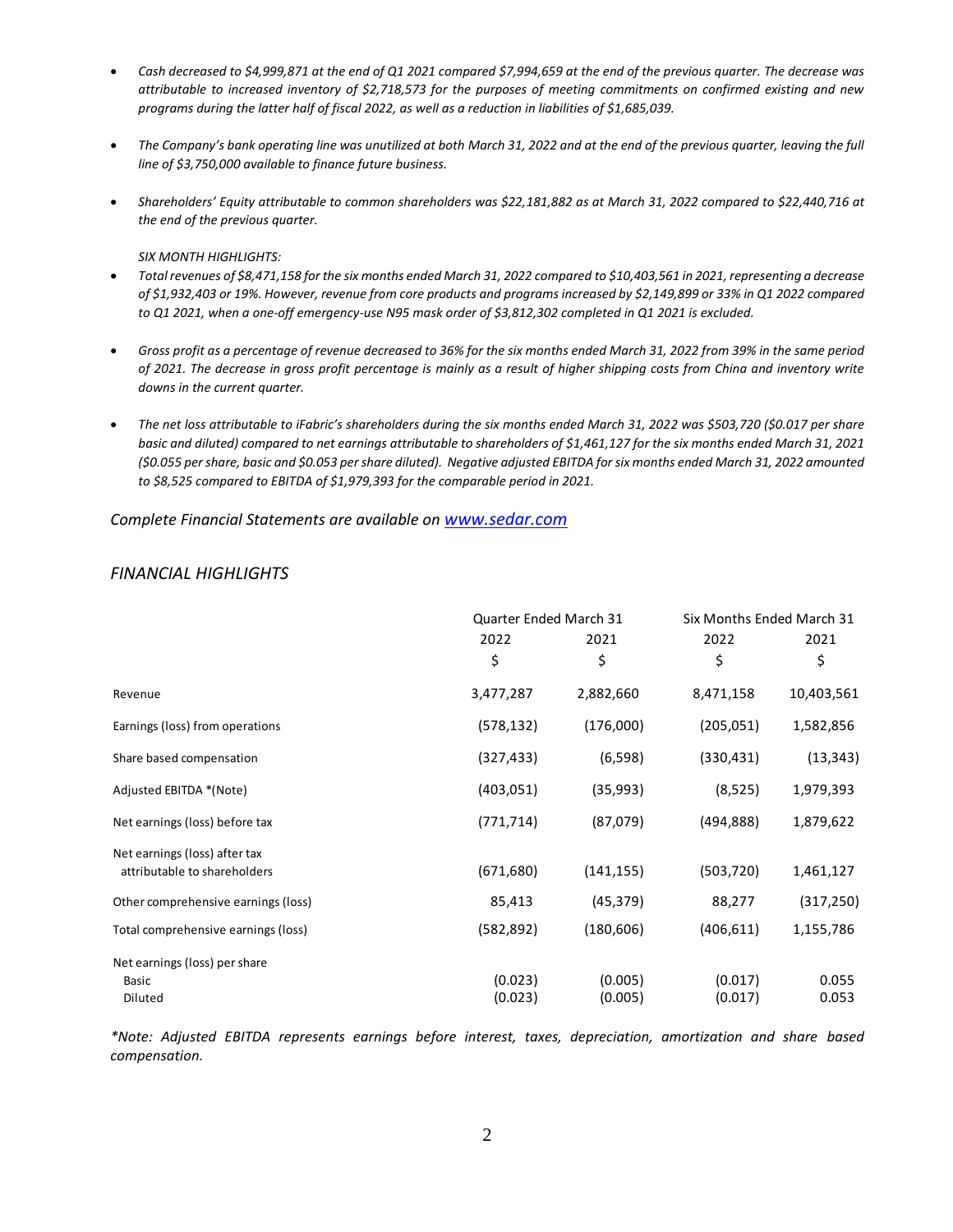### *\*USE OF NON-GAAP MEASURES*

*Certain measures in this document do not have any standardized meaning as prescribed by International Financial Reporting Standards ("IFRS") and, therefore, are not considered generally accepted accounting principles ("GAAP") measures and may not be comparable to similar measures presented by other issuers. Where non-GAAP measures or terms are used, definitions are provided. The Company believes that certain non-GAAP financial measures provide important information regarding the operational performance and related trends of the Company's business. In this document and in the Company's consolidated financial statements, unless otherwise noted, all financial data is prepared in accordance with IFRS.*

### *Adjusted EBITDA*

*The Company uses Adjusted EBITDA to assess its operating performance without the effects of (as applicable): current and deferred tax expense, finance costs, interest income, depreciation and amortization of plant assets, other gains and losses, impairment loss, share-based compensation and other non-recurring items. The Company adjusts for these factors as they may be non-cash, unusual in nature and do not reflect its operating performance. Adjusted EBITDA is not intended to be representative of net earnings from operations or an alternative measure to cash provided by operating activities determined in accordance with IFRS.*

*The table below reconciles Adjusted EBITDA and Net earnings attributable to owners of the Company, calculated in accordance with IFRS:*

|                                                                       | Three months |            | Six months |           |
|-----------------------------------------------------------------------|--------------|------------|------------|-----------|
| For the period ended March 31,                                        | 2022         | 2021       | 2022       | 2021      |
|                                                                       |              |            |            |           |
| Net earnings (loss) after tax attributable to shareholders            | (671, 680)   | (141, 155) | (503, 720) | 1,461,127 |
| Add (deduct):                                                         |              |            |            |           |
| Net earnings attributable to non-controlling interest                 | 3,375        | 5,928      | 8,832      | 11,909    |
| Provision for income taxes                                            | (103, 409)   | 48,148     | 75,025     | 406,586   |
| Share-based compensation                                              | 327,433      | 6,598      | 330,431    | 13,343    |
| Amortization of deferred development costs                            | 6,705        | 6,705      | 13,410     | 13,410    |
| Depreciation of plant, property and equipment and right-of-use assets | 23,610       | 20,991     | 45,937     | 41,981    |
| Interest expense                                                      | 10,915       | 16,792     | 21,560     | 31,037    |
|                                                                       |              |            |            |           |
| <b>Adjusted EBITDA</b>                                                | (403, 051)   | (35,993)   | (8,525)    | 1,979,393 |
| Add (deduct):                                                         |              |            |            |           |
| Share-based compensation                                              | (327, 433)   | (6,598)    | (330, 431) | (13, 343) |
| <b>EBITDA</b>                                                         |              |            |            | 1,966,050 |
|                                                                       | (730, 484)   | (42, 591)  | (338, 956) |           |

#### *ABOUT iFABRIC CORP:*

*Headquartered in Markham, Ontario, iFabric[, www.ifabriccorp.com,](http://www.ifabriccorp.com/) is listed on the TSX and, currently has 29.6 million shares issued and outstanding. Its two strategic divisions offer a variety of products and services through wholly-owned subsidiaries, namely, Intelligent Fabric Technologies (North America) Inc. ("IFTNA") and Coconut Grove Pads Inc. ("Coconut Grove").* 

*IFTNA is focused on development and sale of high-performance sports apparel, medical protective apparel, consumer protective apparel, and proprietary treatments that provide "intelligent" properties to fabrics, foams, plastics,* and numerous other surfaces, *thereby improving the safety and well-being of the user. Such intelligent properties include antiviral and antibacterial characteristics, water-repellence and UV protection, among others.*

*Coconut Grove, operating as Coconut Grove Intimates, is a designer, manufacturer, distributor, licensor and licensee of ladies' intimate apparel products and accessories.* 

3